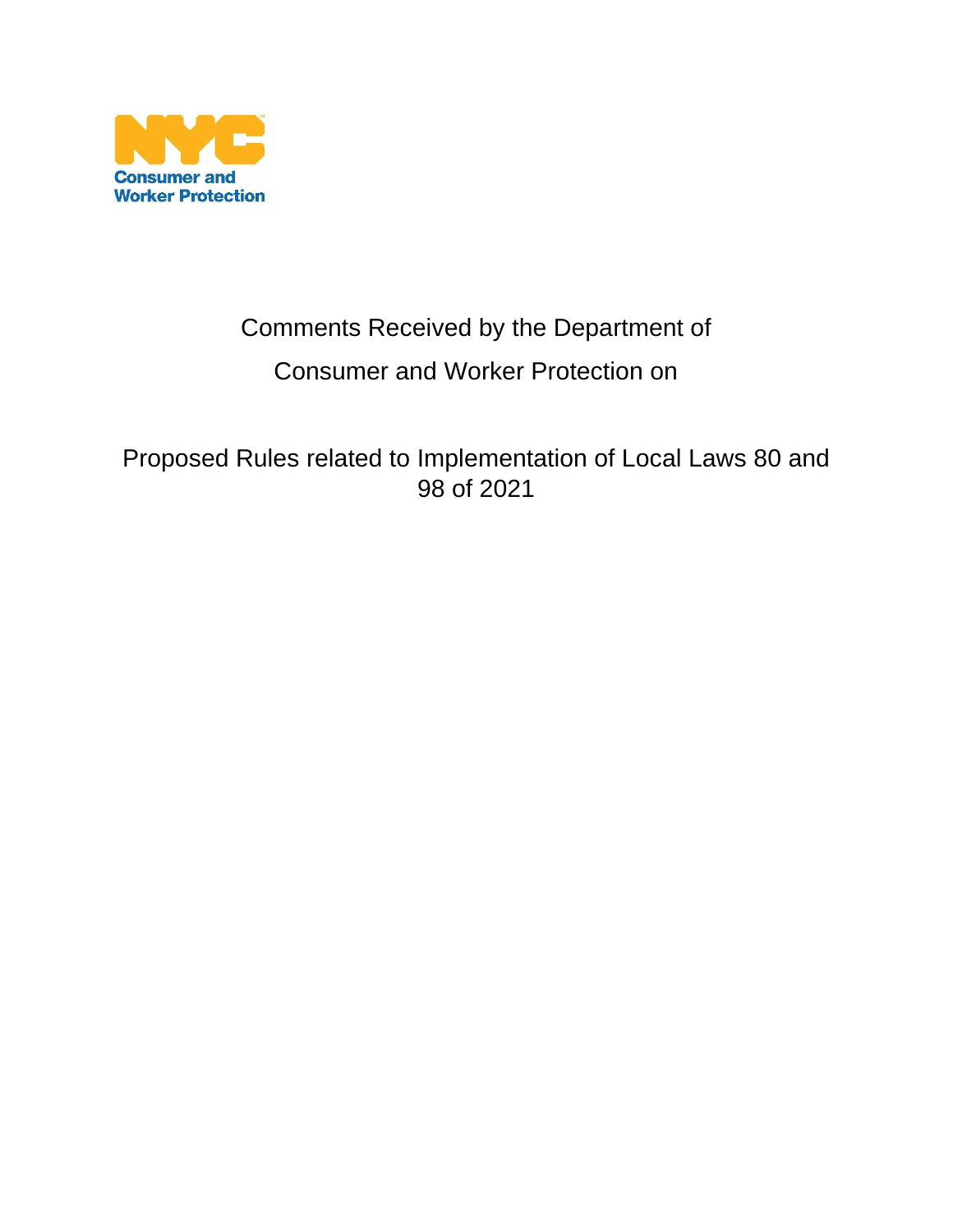

The Yemeni American Merchants Association (YAMA) is a grassroots nonprofit social service organization founded in 2017. Our mission is to educate and elevate Yemeni American merchants and their families through education, civil rights advocacy, business, and social service support. Based in Bay Ridge, Brooklyn, we seek to advance policies that support New York City's estimated 6,000 Yemeni American bodega owners and their families.

We applaud the New York City Department of Consumer and Worker Protection for proposing to add and amend rules to implement Local Law 80 of 2021 ("LL 80") and Local Law 98 of 2021 ("LL 98"). LL 80 provides civil penalty relief for small businesses from certain sanitation, health, transportation, consumer affairs, noise control and building violations. Meanwhile, LL 98 increases penalties for certain deceptive and unconscionable business practices prohibited under the Department's consumer protection law.

Local laws regarding small businesses have been a concern for many of our merchants throughout the city. We support the proposal on Local law 80 to provide civil penalty reliefs for small businesses. However, we do not support the proposal on Local Law 98 to increase penalties. Small businesses are still recovering from the pandemic. Many are still paying off their loans and backed up rent. Increasing any form of penalties on small businesses will only increase the burden.

As an organization that represents thousands of Yemeni merchants across New York City, we are proud to say we are dedicated to educating, advocating, and elevating our community. Our members run bodegas that are cornerstones of their communities. Our members' businesses and their essential workers have continued to operate during the pandemic to ensure community members have access to basic necessities.

Endless rules and regulations to limit the revenues of small businesses continue to push out local businesses. Our bodegas owners, like all small businesses, were hard hit by the COVID-19 pandemic as designated essential businesses. Business declined with the drop in customers, leading to the need to lay off clerks and to take out loans to stay afloat. Our members are currently facing competing costs as they have to pay back the loans, pay their rent, manage their payroll, and support their families. It is important to note that our merchants not only have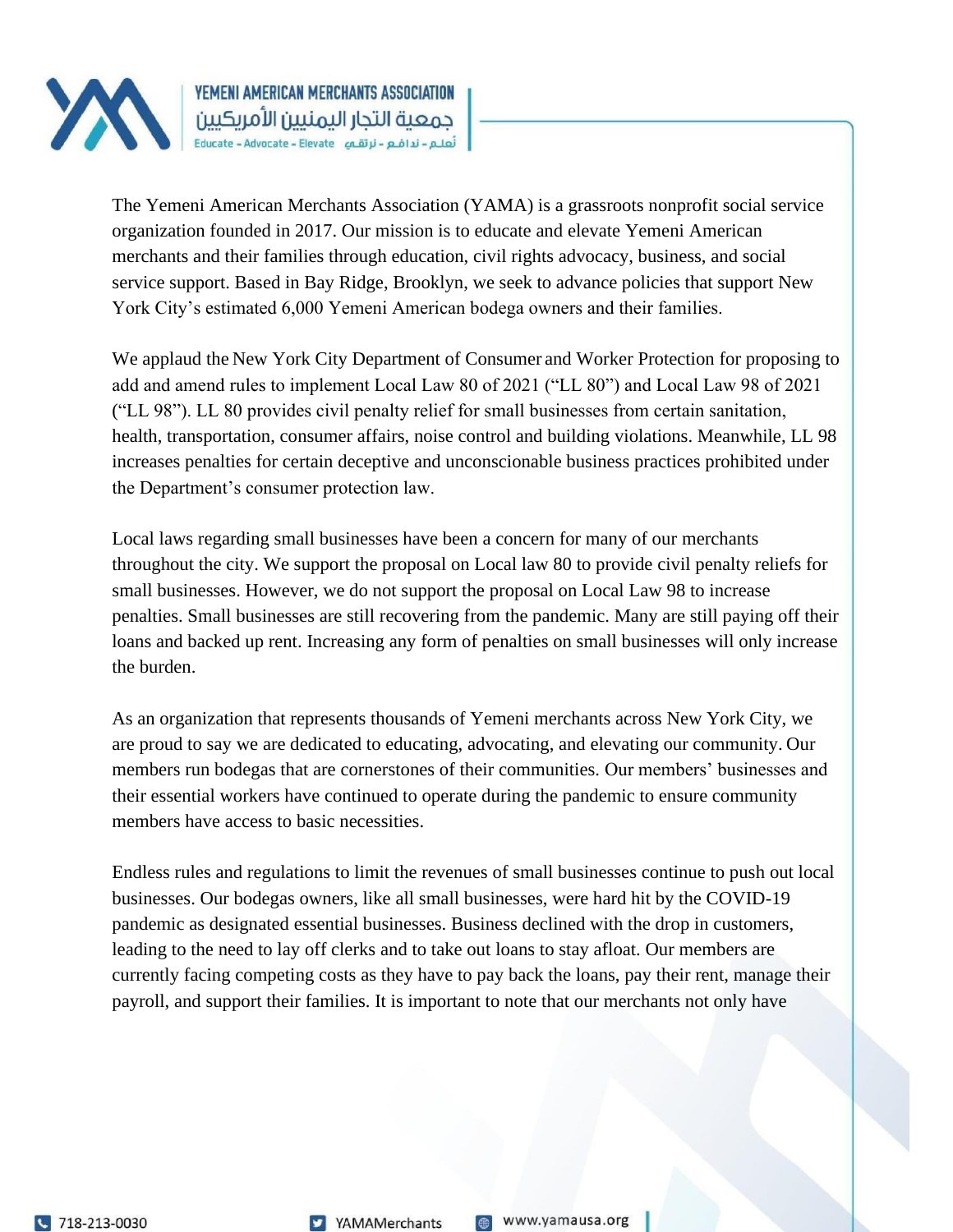

financial responsibilities here but also back home due to the ongoing war in Yemen and limiting their sources of revenue is a disservice to them and their families.

YAMA is proud to continue our advocacy efforts on behalf of small businesses during these challenging times. Now more than ever, we need our partners in government to work alongside our members to assure small businesses are given the necessary tools to keep their businesses open and operating. We believe that the proposal is a step in the wrong direction.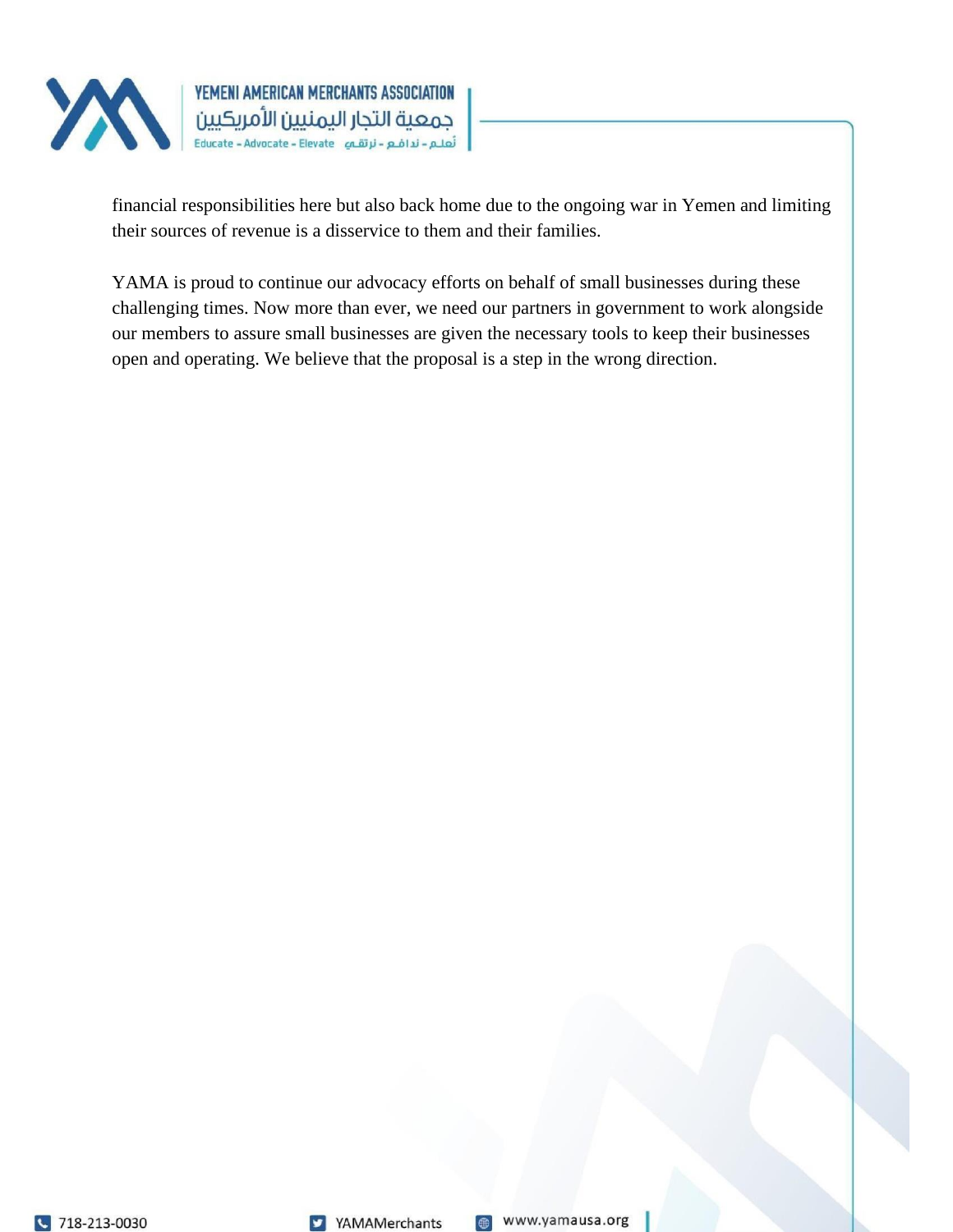### **TATCH TECHNICAL SERVICES**

## **Workplace Safety; Environmental Products; Technical Support; Expert Witness miketatch@gmail.com 973-615-1153**

Page 1 of 2

Comments on DCWP's Proposal to add and amend rules to implement Local Law 80 of 2021 and Local Law 98 of 2021:

### 2-133 Application

(a) Industrial Laundry Deliver Vehicle Information. "Any changes to the vehicle information that an applicant is required to submit…shall be submitted with an application for renewal of such license. IT IS ASSUMED THE DCWP DOES NOT WANT A RENEWAL APPLICATION SIMPLY BECAUSE A VEHICLE IS REPLACED; THEREFORE, PLEASE CHANGE THE WORDING. REMOVE "an" AND REPLACE IT WITH "the next."

#### 2-134 General Provisions

- (a) Disclosures
- (1) "Each licensee"…… THE REQUIREMENTS UNDER 2-134 (a), (b), AND (c)

**SHOULD NOT APPLY** TO INDUSTRIAL LAUNDRIES OR INDUSTRIAL DELIVERY LICENSEES. BY DEFINITION, INDUSTRIAL LAUNDRIES AND INDUSTRIAL DELIVERY LICENSEES ARE SERVICING OTHER COMPANIES AND DO NOT DEAL DIRECTLY WITH THE GENERAL PUBLIC. THESE RULES WERE INTENDED TO PROTECT THE PUBLIC IN A RETAIL VENUE. SINCE THE "RETAIL LAUNDRY LICENSEES" NO LONGER EXISTS, IT RECOMMENDED THE DCWP SHOULD APPLY 2-134 (a) through (c) ONLY TO RETAIL LAUNDRIES.

- 2-136 Prohibited Conduct
	- (a) "No licensee may transact for laundry service or laundry delivery service with an unlicensed retail laundry…. THERE ARE NO RETAIL LICENSEES.